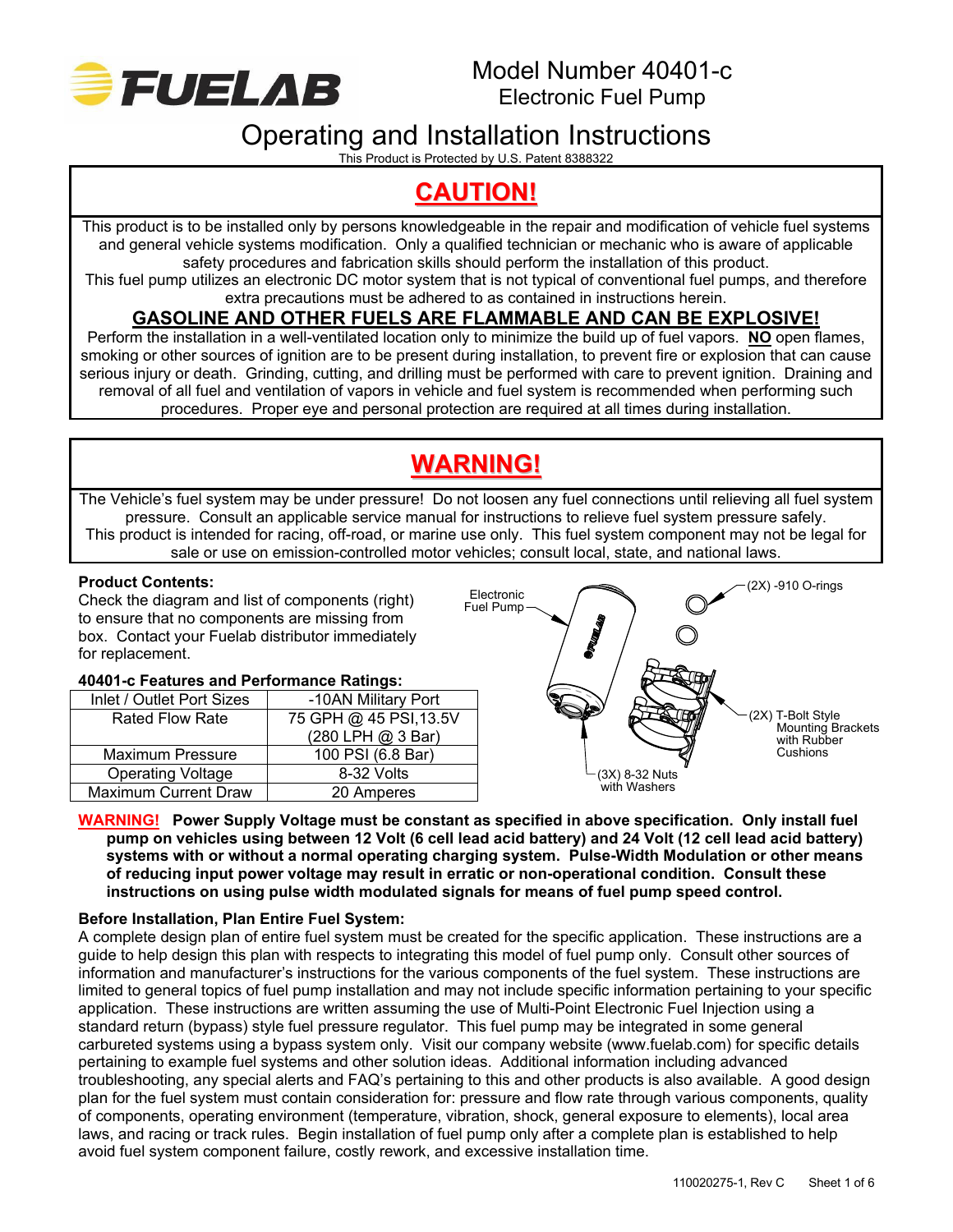#### **Plumbing Planning Notes:**

Fuel Pump is recommended for external use only. Inlet Straining Filter may be omitted if fuel system is cleaned, and only pre-strained fuel is used to fill the fuel tank or fuel cell with great care ensuring debris not to enter tank. Adequate structural mounting and support is the responsibility of the fabricator and installer. Mount the fuel pump as low as possible without it being vulnerable to road hazards or debris. Minimize the length of the fuel line feeding fuel pump. Do not use "cross drilled" style 90° elbow fittings, check valves or other restrictions (other than high flow fuel filter strainer or shut-off valve) before or upstream of fuel pump. Minimize plumbing restrictions between fuel tank and fuel pump and regulator for peak performance, use -8AN, -10AN (5/8"), or -12AN (3/4"). Typically -6AN  $(3/8)$ " to -8AN  $(1/2)$ " line is required for the rest of the fuel system, after or upstream of fuel pump. Use of a strainer filter upstream of fuel pump to reduce risk from foreign object damage. Special Note: Use only Fuelab 818xx, 828xx, or 868xx Series Filter with 100-Micron Rated Filter Element for -8AN, -10AN, or -12AN Line is recommended. All fuel line used must handle high pressure. The use of fuel line such as stainless-steel braided line and "AN" style fitting connections are recommended. The fuel ports (two -10AN Ports) use "AN" or "military" style fittings. This plumbing standard is commonly used with racing and high-performance applications. See Step 4 on Sheet 4, for additional information on this port standard. A fuel filter with a 60 micron or lower particle rating is required to be used upstream of regulator and downstream from fuel pump to protect it and the fuel injectors from foreign object damage. Reference the Schematic Diagram below for filter locations. Fuel tank must have a modification of an additional sump or use aftermarket fuel cell as indicated. Use of a "pick-up" tube system is not recommended. Use of a liquid filled gauge exposed to engine compartment heat is not recommended as the liquid inside the gauge may exert measurement errors, all mechanical gauges and pressure transducers have amounts of error due to temperature fluctuation, be aware of inaccurate pressure readings. **DO NOT** plumb gauge port to any gauge mounted inside the vehicle or in passenger compartment. A line burst can spill fuel inside passenger compartment and on occupants, possibly causing serious injury or death. An electronic gauge or pressure transducer system is recommended for readings in a passenger compartment.

#### Follow Fuel Cell Manufacturer's Fuel Gauge Shown in Gauge Port, Liquid Filled Recommendations for Proper EFI Regulator The Cell Vent Proper<br>Cell Vent Plumbing Cell Vent Plumbing Gauge may have Error Due to Temperature Variations. To Engine Intake Manifold (Air) ᅎ C. 3 Vented Fuel Cell or Fuel Tank. Tank must be Plumbed using -10AN (5/8") Miniumum Line Size Required to feed Straining Fuel Filter and Fuel Pump. **IQ**  $\overline{\mathbb{Q}}$ **D**  $\mathcal{D}$ Fuel Straining Filter Required, Typical Micron (2X) Fuel Rails Rating: 75-150, Fuelab 818xx Series, 828xx with Injectors Series or 868xx Series, 100 Micron Filter  $\bigcirc$ Recommended.  $\mathfrak V$ **40401-c Fuel Pump**  $\mathcal{D}$ Fuel Filter with 60 Micron or Lower Particle Rating is Required. Fuelab Filter with 6, 10 or 40 Micron Rating is Recommended. Fuelab 818xx Series or 828xx Series Recomended Check Valve Required Y-Block or "T" Fitting, for Reduced Vehicle Emissions and to Split Flow into Two Improved Engine Starting. Fuelab Fuel Rail System 848xx Series or 858xx Series Filter has Check Valve Assembly Built in.r)

### **Typical EFI V-8 Fuel System Plumbing Schematic Diagram:**

Special Note: Use in carbureted systems require a bypass return or relief valve. Do not "Dead Head" Fuel Pump.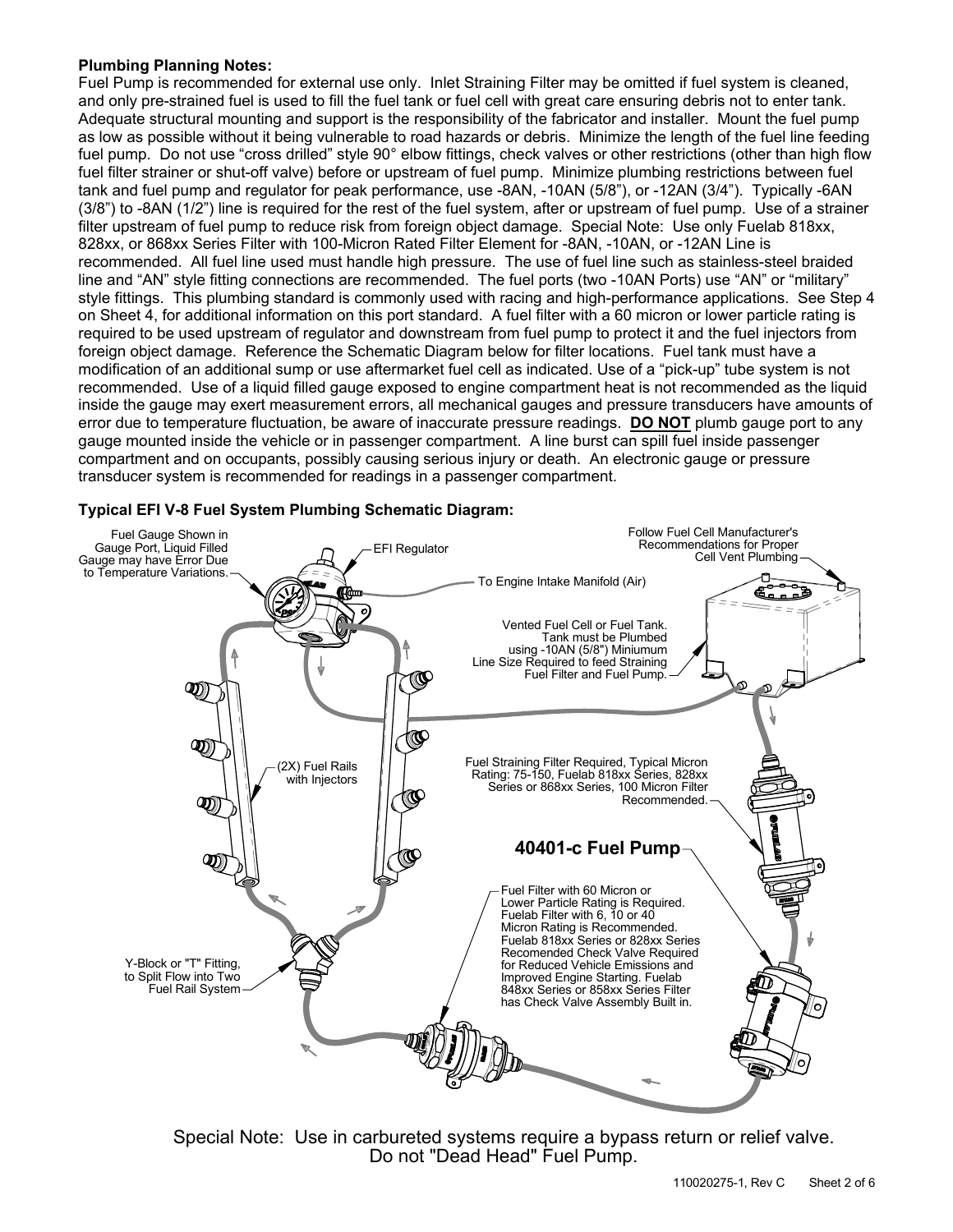#### **Electrical Planning Notes:**

Reference Sheet 3 and 4 for schematic wiring diagram examples. Use electrical components as described including electrical connectors that are appropriate for the operating environment of the fuel system, whether its use in street, racing, or marine applications. Electrical connectors for the power leads must be capable of high current draw, note all connections, wire, and component rating requirements herein. Solder and use shrink wrap for wire splices for extra reliability (unless high quality crimping is performed). Use of a check valve in fuel system as shown in plumbing diagram will maintain fuel pressure at normal levels during engine starting and may be required depending on the wiring of main relay control circuit. (OEM and some aftermarket ECMs have fuel pump relay control outputs that will turn off fuel pump during engine starting, requiring check valve use.) If the fuel pressure does not maintain during engine starting, ensure fuel pump is energized while starting. Main wiring schematic diagram below shows the control of relay by ignition switch. This source can be changed as described, or by a toggle switch. Some forms of racing have specific rules regarding electrical switching of fuel pump. Consult appropriate racing guidelines, rules, and regulations.

**MAIN WIRING SCHEMATIC DIAGRAM:** (Some electrical components shown are not supplied with kit)



## **SPEED CONTROL SCHEMATIC DIAGRAMS:**

The speed control terminal (Yellow Center Lug) can have voltage or a signal applied to it. When the speed control pulsed signal may also be used to control pump speed. See examples below for a method suitable for your application. terminal has less than 0.25V (Approx) applied to it, the mode of operation is in continuous reduced speed. When the speed control terminal has greater than 1.65V (Approx), the mode of operation is in continuous maximum speed. A

#### *Example 1: Continuous Maximum Speed*

NO JUMPER WIRE OR DEVICE demand for extended periods. Attach no wiring to speed control terminal, to operate operating with low engine maximum speed only while cooling may be required using interval use. Use in continuous specific applications, or short Speed". Use Example 1 for racing Pump Certification as "Maximum curve was recorded as shown on the pump at continuous maximum speed. The performance damage fuel pump. Additional heating and therefore may maximum speed may cause over-



#### *Example 2: Continuous Reduced Speed*

See schematic, attach wire between shown on the pump certification. negative terminal (Black Lug) and Yellow Lug. Use Example 2 if the flow rate at reduced speed is adequate for application. Using this mode of operation is considered continuous duty. See Examples 3 and 4 for switching between maximum and reduced speed. Attach a jumper wire as shown below, to operate pump at continuous reduced speed. The reduced speed is preset, with the performance curve



#### *Example 3: Switch to Ground Speed Changing*

Attach switch and wiring as shown to the right, to operate pump at continuous maximum speed while switch is in the open position (position as shown in diagram). When the switch is in the closed position (on), the pump will operate in reduced speed mode. To reverse the desired switch action, refer to Example 4. Switch type can be a relay or switching based on pressure or other means. Current draw through this circuit is extremely low (much less than 1 amp), so a very low current rating for this switch can be used. Use the diagram to the right as a guide to properly wire this example. Reduced speed is recommended during long periods of low engine fuel demand conditions to avoid fuel system heat build-up.

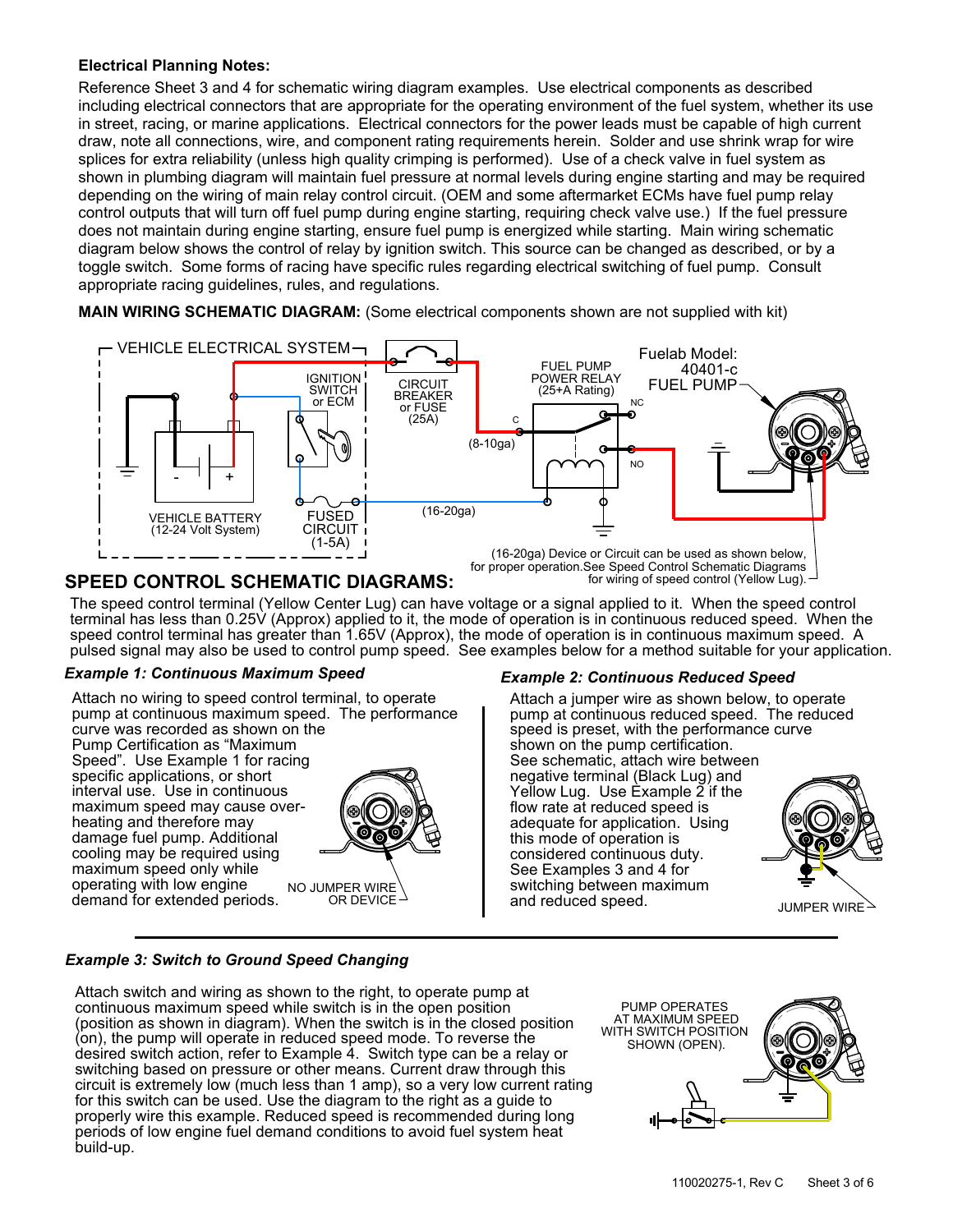#### **SPEED CONTROL SCHEMATIC DIAGRAMS: (cont.)**

#### *Example 4: Switch to Power Speed Changing*

When the switching action is in reverse to what can be used as shown Example 3, such as some pressure

switches, the action can be reversed using a Single Pole Dual Throw (SPDT) relay as shown to the right. Current draw through this circuit is extremely low (much less than 1 amp), so a very low current rating for this relay and switch can be used. Use the diagram to the right as a guide to properly wire this example. Reduced speed is recommended during long periods of low engine fuel demand conditions to avoid fuel system heat build-up.



#### *Example 5: Variable Speed*

Devices such as an aftermarket ECM can create a pulsed signal ("pulling" voltage to ground at a given frequency). This signal has a characteristic of dwell time, which is a ratio of on-time vs. off-time (in other words, the amount of time the signal is "high" vs. "low"). This difference in dwell time percentage will enable the fuel pump to operate at various speeds or flow rate. A graph demonstrating an example signal created by such a device is shown below. The example signal is at 66% duty cycle, whereas the amount time that the signal is above 1.65V voltage is about twice the amount of time at zero volts. When duty cycle is between 5%-20%, the fuel pump is turned off. A duty cycle between 20%-90% will be variable speed between Minimum and Maximum Speeds, while duty cycles of 90%-100% are at Full Speed. Frequency range is allowed between 100Hz and 5000Hz. "High" voltage may be as high as the vehicle's voltage.



Refer to above Example 5, for use with the Fuelab Electronic Fuel Pressure Regulator, Models 52901 and 52902, that creates its own pulsed signal. These regulators automatically control the fuel pump, without the use of switching means or other components such as described in examples 2 and 3. Refer to instructions for the Electronic Regulator for proper wiring and installation.

#### **Installation Steps:**

- 1. Disconnect the ground terminal from battery and allow the vehicle's engine and exhaust system to cool. Relieve fuel system pressure per applicable service manual. Follow all Warnings, Cautions and Instructions written on previous pages of these instructions.
- 2. Modify, remove or replace other fuel system components as required per established build plan (reference notes on previous pages and above).
- 3. Use the supplied brackets attached to the fuel pump, as a drilling template to mark holes for mounting bracket. Choose a location that minimizes exposure to road hazards and debris, away from engine exhaust pipes, near fuel tank or cell. Note position and plumbing requirements as stated earlier in these instructions.
- 4. Install the fuel fittings (not supplied). The threads used on these fuel ports are not tapered or pipe threads. Do not use Teflon<sup>®</sup> thread tape or thread sealant on these threads, as this can cause leakage or introduce debris into the fuel system. Fittings to be used with these style of ports require use of the enclosed -910 o-rings for proper sealing. Use light oil to lubricate the o-rings just prior to installation. Install the O-rings onto the fuel fitting first. Position the o-ring in the thread relief of the fitting. Thread fitting into fuel pump and tighten between 5 and 15 ftꞏlbs of torque. **ALL** fuel line that is internal to tank **MUST** be fuel compatible both inside and outside of the line. PTFE based fuel line is recommended for a long service life.
- 5. Upon installation of fuel tank or cell and installation of all other fuel system components, Inspect fuel system for any contact of fuel lines or wires with other components that can cause chafing or rubbing. Secure all components and fuel lines. Ensure that moving components of vehicle are clear.
- 6. Connect the vehicle's battery. Perform initial priming: The fuel pump may require priming during initial operation and for moment after depletion of fuel from fuel tank or cell. This action can be accomplished by removing fuel line from fuel rail (downstream of fuel pump and filters), allowing the fuel line to empty fluid into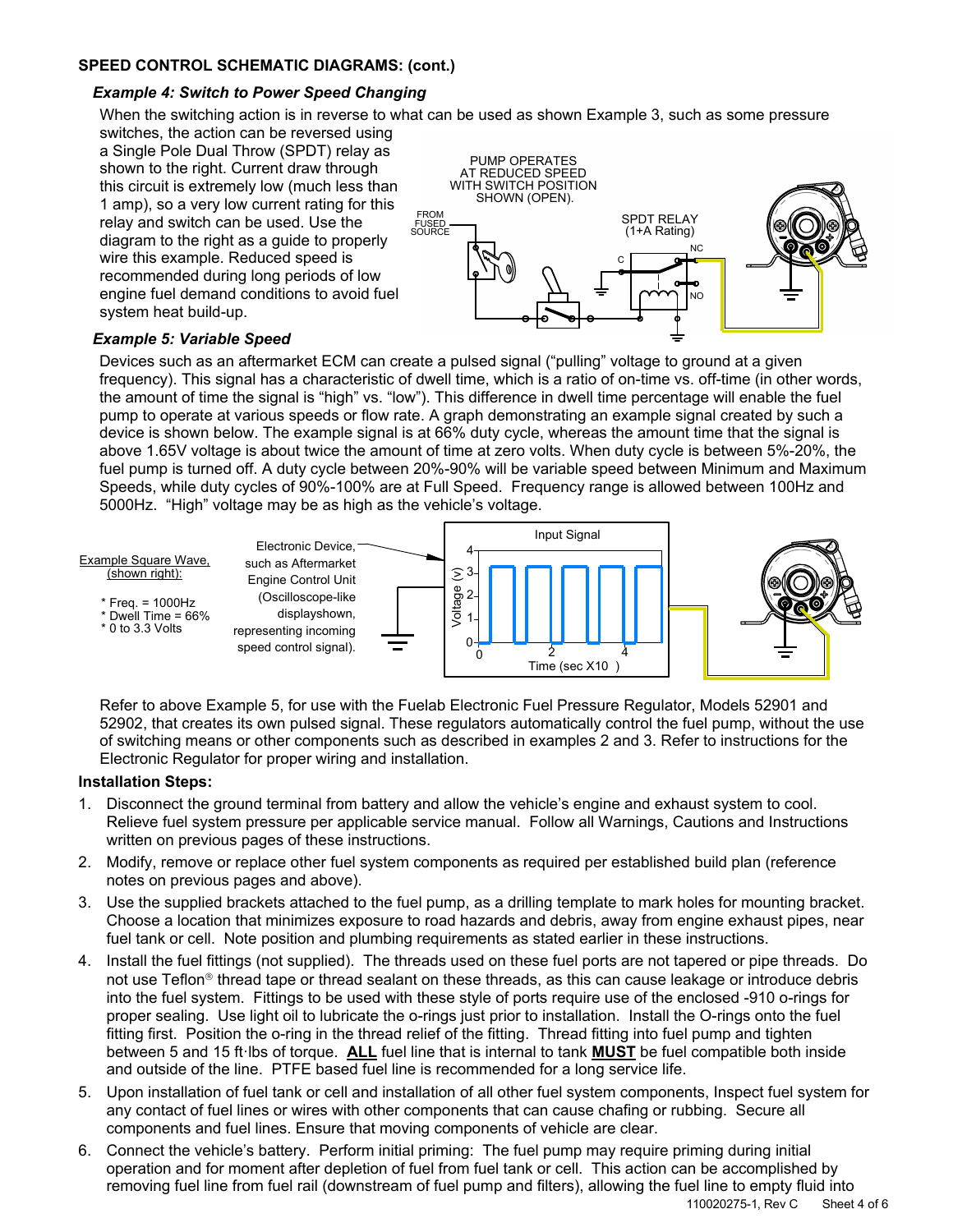fuel safe container. Operate fuel pump until fuel exits fuel line. Attach fuel line back to the fuel rail after priming fuel pump. After tightening connection, verify leak-free operation while checking fuel rail pressure. If fuel pressure is not high enough, repeat priming procedure to ensure that fuel pump is receiving fuel from tank. Turn on fuel pump (typically by bypassing fuel pump relay) without engine operating. ECU or engine management computer may be controlling the relay. The ECU may only operate pump for a few seconds each time ignition switch is set to on. The pump will have to operate several seconds (30+) to prime and drive air out of the fuel system. Reattach fuel rail line. Start fuel system and inspect for leaks. Inspect vehicle for any leaks. Turn off fuel system and repair any leaks that may be present before continuing.

- 7. When adjusting pressure, be sure that fuel pump is operating to monitor pressure. Fuelab recommends to use a "baseline" pressure reference when adjusting the pressure (adjusting the pressure with engine off or pressure reference line or vacuum line unhooked). The vehicle's engine may not produce consistent vacuum during idle to have repeatable readings.
- 8. After final adjustment of fuel pressure, tighten jam nut. Road test vehicle, and retest pressure upon return to ensure accurate adjustment. After installation of this fuel pump, verify flow capacity to ensure safe levels of flow, particularly with reduced levels of pump speed. Having insufficient flow capacity can result in an engine lean-out condition that can cause severe engine damage. Collecting a given amount of fuel (as measured by weight or volume) over a measured amount of time can be used to determine capacity. Collect fuel flow from the return line to measure the amount of fuel capacity at a given operating pressure. A 20+ ampere capacity battery charger may be used to simulate the charging system of the vehicle while engine is off. If using an adjustable fuel pressure regulator, for boosted applications, simulate boost by raising the fuel pressure by the amount of expected maximum boost pressure. Performing these tests will give greater accuracy for capacity tests.

#### **Fuel System Maintenance Notes:**

Periodic inspections and general maintenance are required for longevity and reliability of the fuel system. This action directly affects the fuel pump's performance and reliability. Included with that are periodic inspection and/or filter element replacement. The straining filter (upstream of pump) should be checked and cleaned at least every 30,000 miles (more often for off-road operating conditions). Replace or clean downstream filters (after pump) every year or 15,000 miles (more often for off-road operating conditions). Dirty fuel filters can block flow and adversely effect fuel system performance as well as can directly damage the fuel pump. *Special alert for E85 or Methanol Users:* **DO NOT** use cellulose (paper) based filter elements! Water can contaminate the fuel and break down the element, creating debris that can damage injectors and fuel pump. E85 and other oxygenated fuels can absorb water. Long term storage of this fuel within the fuel tank of vehicle is not recommended and can contribute to rusting of the fuel pump's tool steel components. Draining the fuel tank and replacement with small amount of Gasoline or Kerosene (along with operating the fuel system for a small period of time) is recommended for long term storage of the vehicle.

| <b>Problem (Symptom)</b>                                                                         | <b>Possible Causes</b>                                                                                                                                       | <b>Possible Solutions</b>                                                                                                                                                                                                                                                                                                             |
|--------------------------------------------------------------------------------------------------|--------------------------------------------------------------------------------------------------------------------------------------------------------------|---------------------------------------------------------------------------------------------------------------------------------------------------------------------------------------------------------------------------------------------------------------------------------------------------------------------------------------|
| Not operating or slight<br>"clicking" sound when<br>turned on.                                   | • Faulty fuel pump relay.<br>• Faulty, dirty, or corroded<br>terminals or improperly sized<br>wire.<br>• Debris from tank or plumbing<br>lodged inside pump. | Check voltage to controller, at power terminals. If<br>voltage is steady and consistent (within 1/2 Volt of<br>battery) then contact Fuelab for assistance or repair. If<br>voltage is inconsistent as described, repair or replace<br>electrical components as required.                                                             |
| Not building up fuel<br>pressure.                                                                | • Incorrect fuel system initial<br>priming procedure.<br>• Pump operating in reverse<br>direction (see above).                                               | Repeat procedure for proper priming. If condition<br>continues, check all plumbing upstream (on inlet side) of<br>fuel pump.                                                                                                                                                                                                          |
| Leakage of fuel at<br>inlet or outlet fuel<br>ports.                                             | • Improper type of fitting used.                                                                                                                             | If leakage occurs at fitting, be sure that the proper fitting<br>style is used (AN o-ring seal type ONLY!). Pipe threaded<br>style fittings are NOT to be used.                                                                                                                                                                       |
| Loss of fuel pressure<br>or erratic pressure<br>pulsation after several<br>minutes of operation. | • Cavitation (vapor lock) due<br>to overheating or restricted<br>inlet.                                                                                      | Look for sources of heat such as exhaust or fuel rail<br>mountings that could be conducting too much heat.<br>Check for inlet restrictions such as improperly vented<br>tank, or debris blocking inlet straining filter. Contact<br>Fuelab, as pump may be damaged due to improper<br>operating condition for repair or consultation. |

#### **Troubleshooting Notes:**